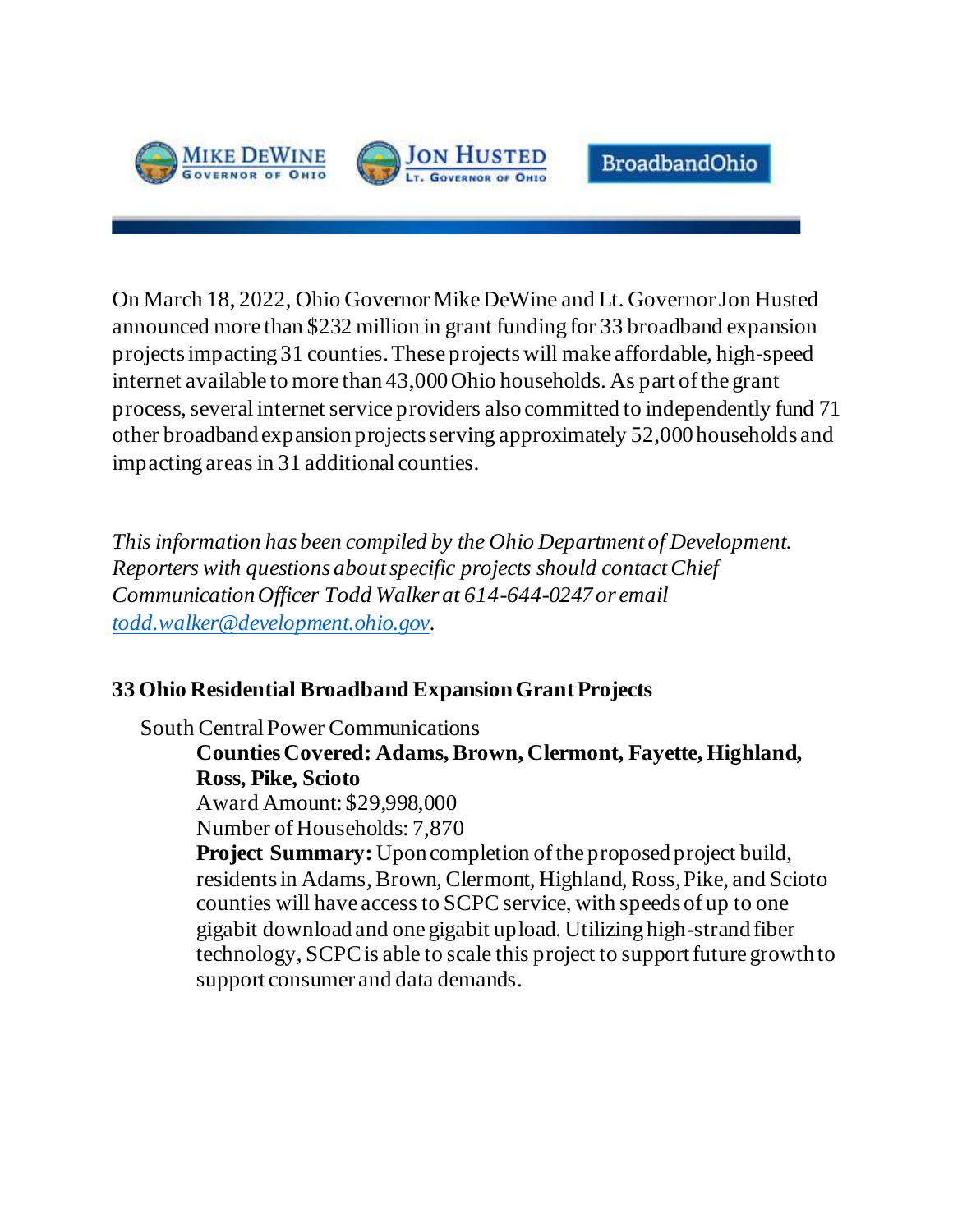Southern Ohio Communications Services Inc.

## **Counties Covered: Adams, Highland, Pike, Scioto**

Award Amount: \$22,423,850.88

Number of Households: 3,291

**Project Summary:** Upon completion of the proposed project build, residents of Adams, Highland, Pike, and Scioto counties will have access to Southern Ohio Communications Services (SOCS) service, with speeds of up to one gigabit download and one gigabit upload. With simple hardware exchanges at endpoints, SOCS is able to scale this project up to speeds of 10 gigabit symmetrical.

# Windstream WesternReserve

# **Counties Covered: Athens, Meigs, Washington**

Award Amount: \$959,286.64

Number of Households: 26

**Project Summary:** Upon completion of the proposed project build, residents in Athens, Meigs, and Washington countieswill have access to Windstream WR service, with speeds of up to one gigabit download and one gigabit upload. Utilizing Fiber-to-the-Premises (FTTP) technology, Windstream WR is able to scale this project to support future growth to support consumer and data demands.

# South Central Power Communications

# **Counties Covered: Belmont, Carroll, Harrison, Jefferson, Monroe, Noble**

Award Amount: \$68,043,000 Number of Households: 5,745

**Project Summary:** Upon completion of the proposed project build, residents in Belmont, Carroll, Harrison, Jefferson, Monroe, and Noble counties will have access to SCPC service, with speeds of up to one gigabit download and one gigabit upload. Utilizing high-strand fiber technology, SCPC is able to scale this project to support future growth to support consumer and data demands.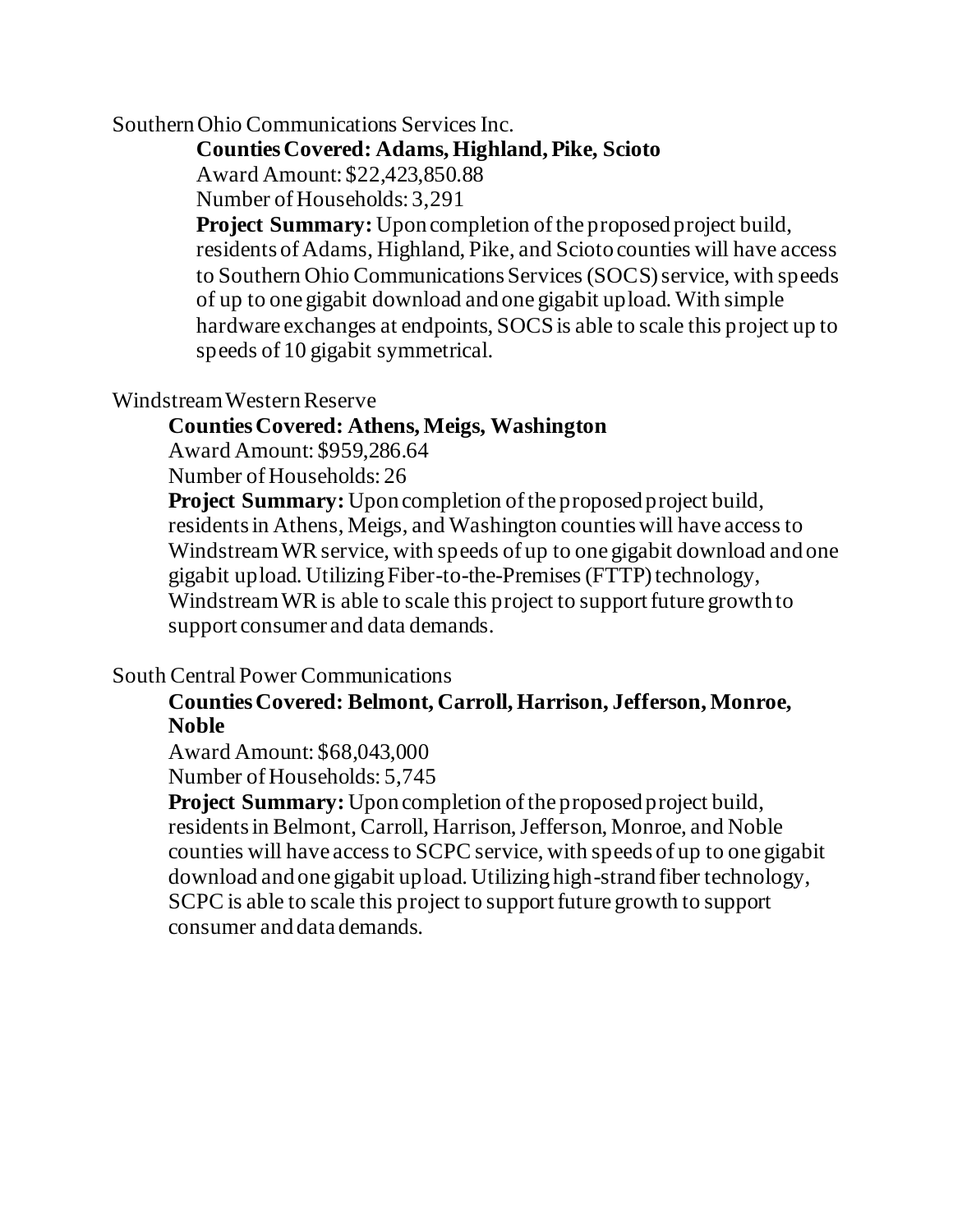# Comcast Cable Communications LLC

# **Counties Covered: Belmont, Columbiana, Harrison, Jefferson**  Award Amount: \$9,419,150

Number of Households: 2,466

**Project Summary:** Upon completion of the proposed project build, residents in Belmont, Harrison, Jefferson, and Columbiana counties will have access to Comcast service, with speeds of up to one gigabit download and 35 megabit upload. Utilizing hybrid fiber coaxial(HCF) technology, Comcast is able to scale this project to support future growth to support consumer and data demands.

# Spectrum

# **Counties Covered: Brown**

Award Amount: \$1,296,936.00

Number of Households: 2,119

**Project Summary:** Upon completion of the proposed project build, residents in Brown County will have access to Spectrum Internet Gig service, with speeds of up to one gigabit download and 500megabit upload. Utilizing Fiber-to-the-Premises (FTTP) technology, Spectrum is able to scale this project to support future growth to support consumer and data demands.

# Spectrum

## **Counties Covered: Carroll**

Award Amount: \$841,727

Number of Households: 80

**Project Summary:** Upon completion of the proposed project build, residents in Carroll County will have access to Spectrum Internet Gig service, with speeds of up to one gigabit download and 500megabit upload. Utilizing Fiber-to-the-Premises (FTTP) technology, Spectrum is able to scale this project to support future growth to support consumer and data demands.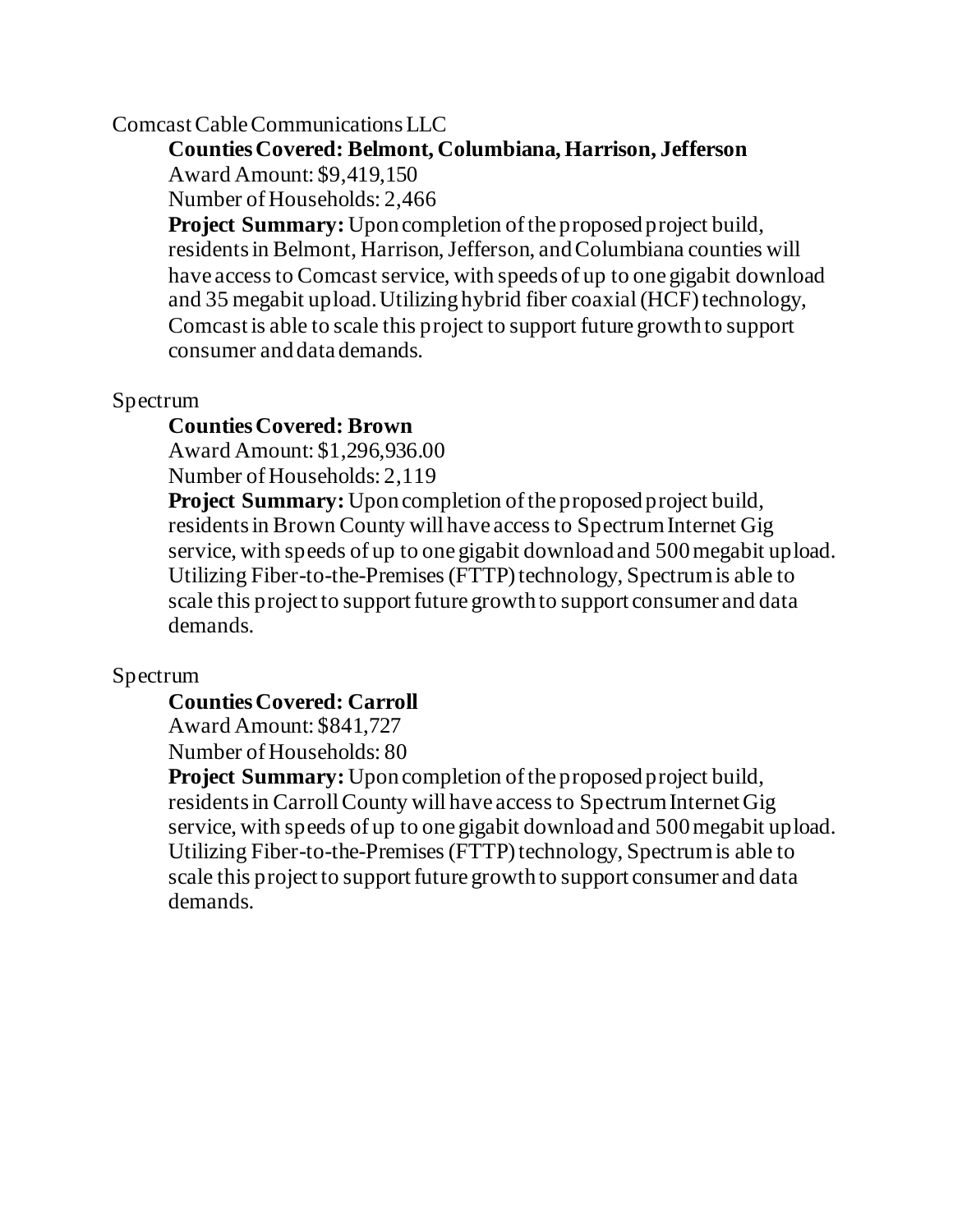## **Counties Covered: Clark**

Award Amount: \$2,117,305.00

Number of Households: 1,165

**Project Summary:** Upon completion of the proposed project build, residents in Clark County will have access to Spectrum Internet Gig service, with speeds of up to one gigabit download and 500 megabit upload. Utilizing Fiber-to-the-Premises (FTTP) technology, Spectrum is able to scale this project to support future growth to support consumer and data demands.

## Spectrum

### **Counties Covered: Coshocton**

Award Amount: \$1,000,190.00

Number of Households: 1,245

**Project Summary:** Upon completion of the proposed project build, residents in Coshocton County will have access to Spectrum Internet Gig service, with speeds of up to one gigabit download and 500megabit upload. Utilizing Fiber-to-the-Premises (FTTP) technology, Spectrum is able to scale this project to support future growth to support consumer and data demands.

## Chillicothe Telephone Company

**Counties Covered: Fayette**

Award Amount: \$24,072,000

Number of Households: 1,990

**Project Summary:** Upon completion of the proposed project build, residents in Fayette County will have access to CTC service, with speeds of up to one gigabit download and one gigabit upload. Utilizing Fiber-to-the-Premises (FTTP) technology, CTC is able to scale this project to support future growth to support consumer and data demands.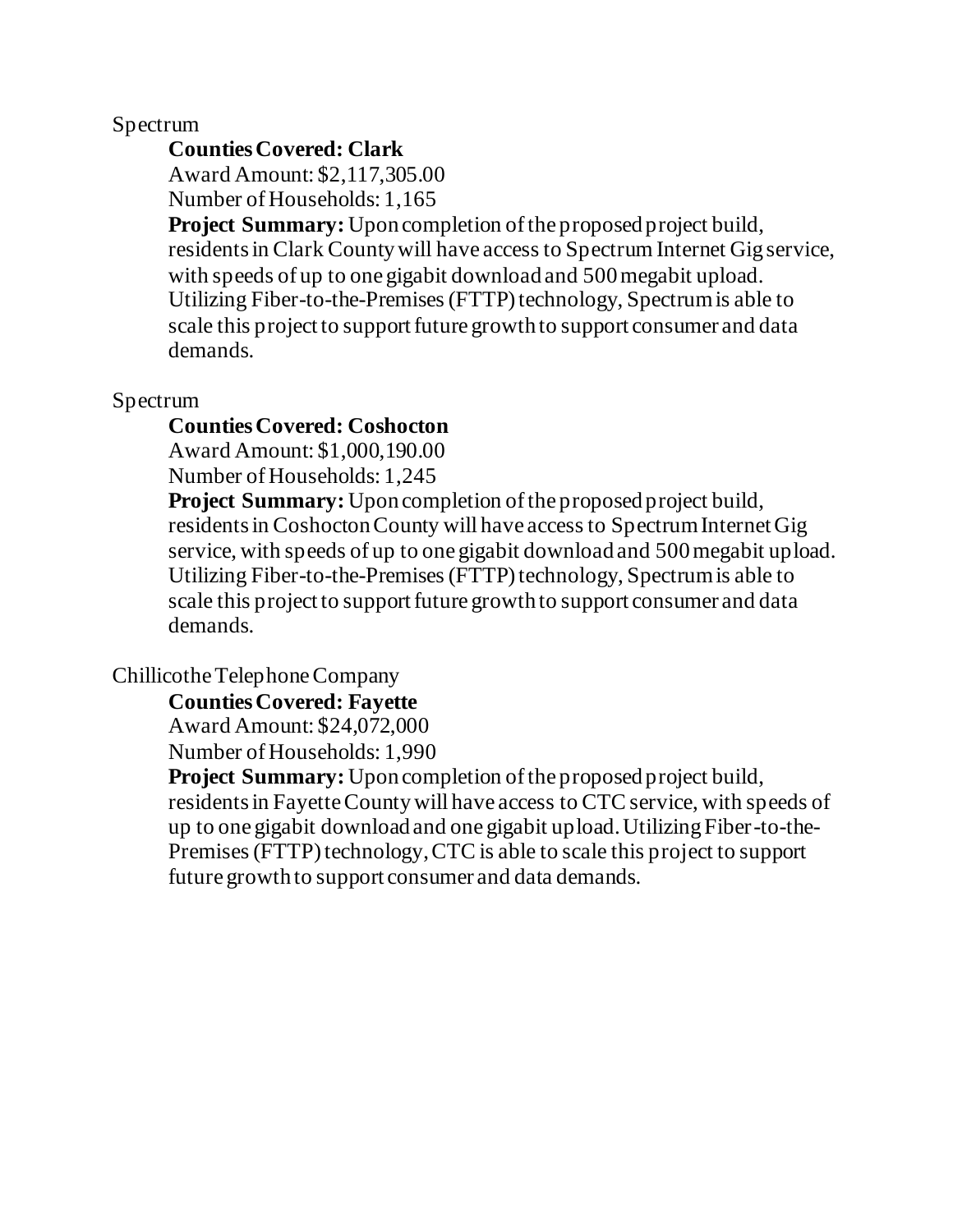## **Counties Covered: Fayette**

Award Amount: \$657,641.00 Number of Households: 94

**Project Summary:** Upon completion of the proposed project build, residents in Fayette County will have access to Spectrum Internet Gig service, with speeds of up to one gigabit download and 500megabit upload. Utilizing Fiber-to-the-Premises (FTTP) technology, Spectrum is able to scale this project to support future growth to support consumer and data demands.

# Chillicothe Telephone Company

# **Counties Covered: Fayette, Highland, Ross**

Award Amount: \$5,991,025.00

Number of Households: 598

**Project Summary:** Upon completion of the proposed project build, residents in Fayette and Ross counties will have access to CTC service, with speeds of up to one gigabit download and one gigabit upload. Utilizing Fiber-to-the-Premises (FTTP) technology, CTC is able to scale this project to support future growth to support consumer and data demands.

# Spectrum

# **Counties Covered: Gallia**

Award Amount: \$1,744,204 Number of Households: 857

**Project Summary:** Upon completion of the proposed project build, residents in Gallia County will have access to Spectrum Internet Gig service, with speeds of up to one gigabit download and 500 megabit upload. Utilizing Fiber-to-the-Premises (FTTP) technology, Spectrum is able to scale this project to support future growth to support consumer and data demands.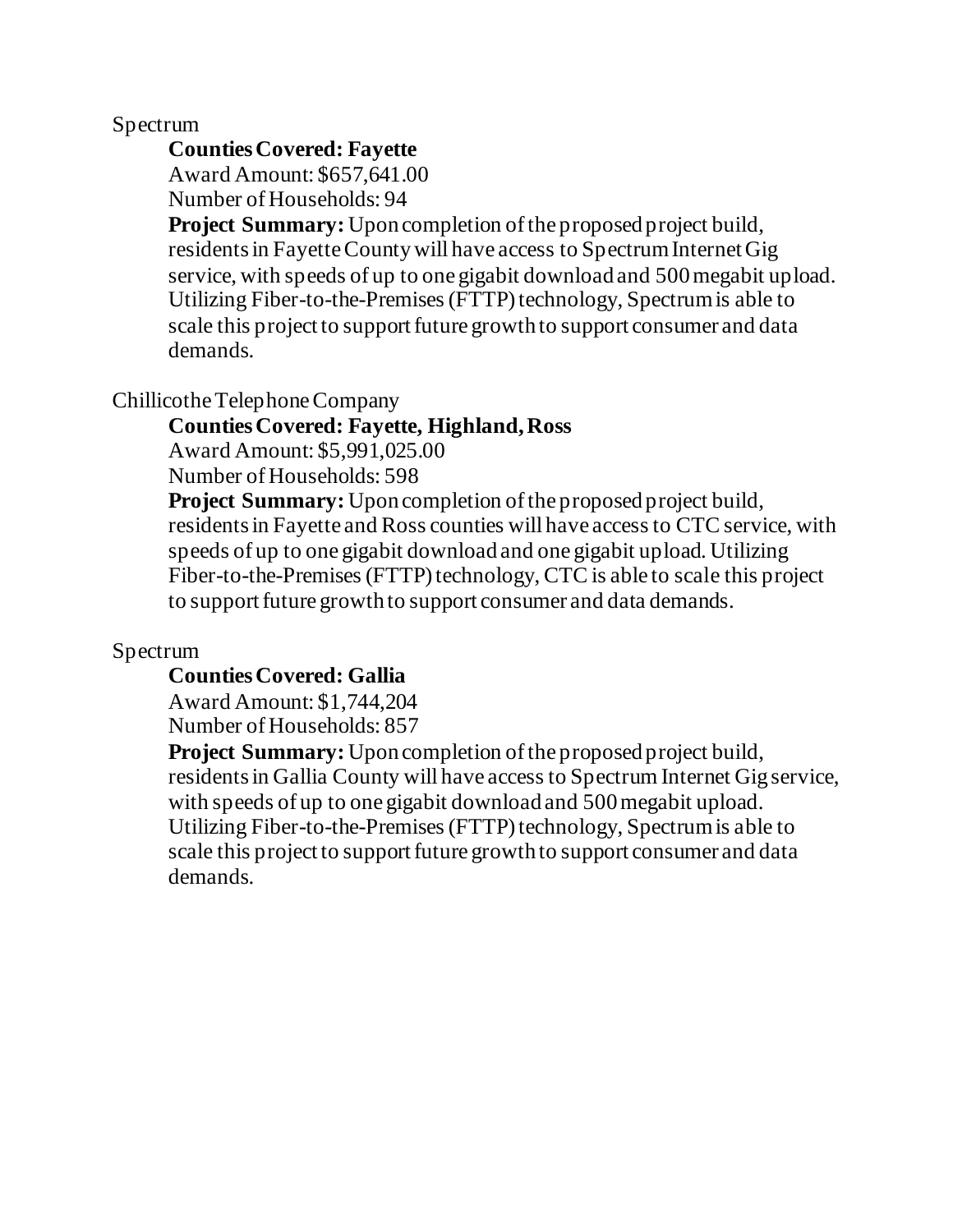### JB-Nets

### **Counties Covered: Gallia, Lawrence**

Award Amount: \$3,628,700

Number of Households: 816

**Project Summary:** Upon completion of the proposed project build, these assets will provide residents in Gallia and Lawrence counties with unlimited usage services, and speeds for customers with a direct link to fiber that will range from 200 Mbps to one gigabit.

## Windstream WesternReserve

### **Counties Covered: Guernsey, Noble**

Award Amount: \$1,904,368.00

Number of Households: 63

**Project Summary:** Upon completion of the proposed project build, residents in Guernsey and Noble counties will have access to Windstream WR service, with speeds of up to one gigabit download and one gigabit upload. Utilizing Fiber-to-the-Premises (FTTP) technology, Windstream WR is able to scale this project to support future growth to support consumer and data demands.

## Spectrum

## **Counties Covered: Hardin**

Award Amount: \$6,918,100

Number of Households: 1,749

**Project Summary:** Upon completion of the proposed project build, residents in Hardin County will have access to Spectrum Internet Gig service, with speeds of up to one gigabit download and 500megabit upload. Utilizing Fiber-to-the-Premises (FTTP) technology, Spectrum is able to scale this project to support future growth to support consumer and data demands.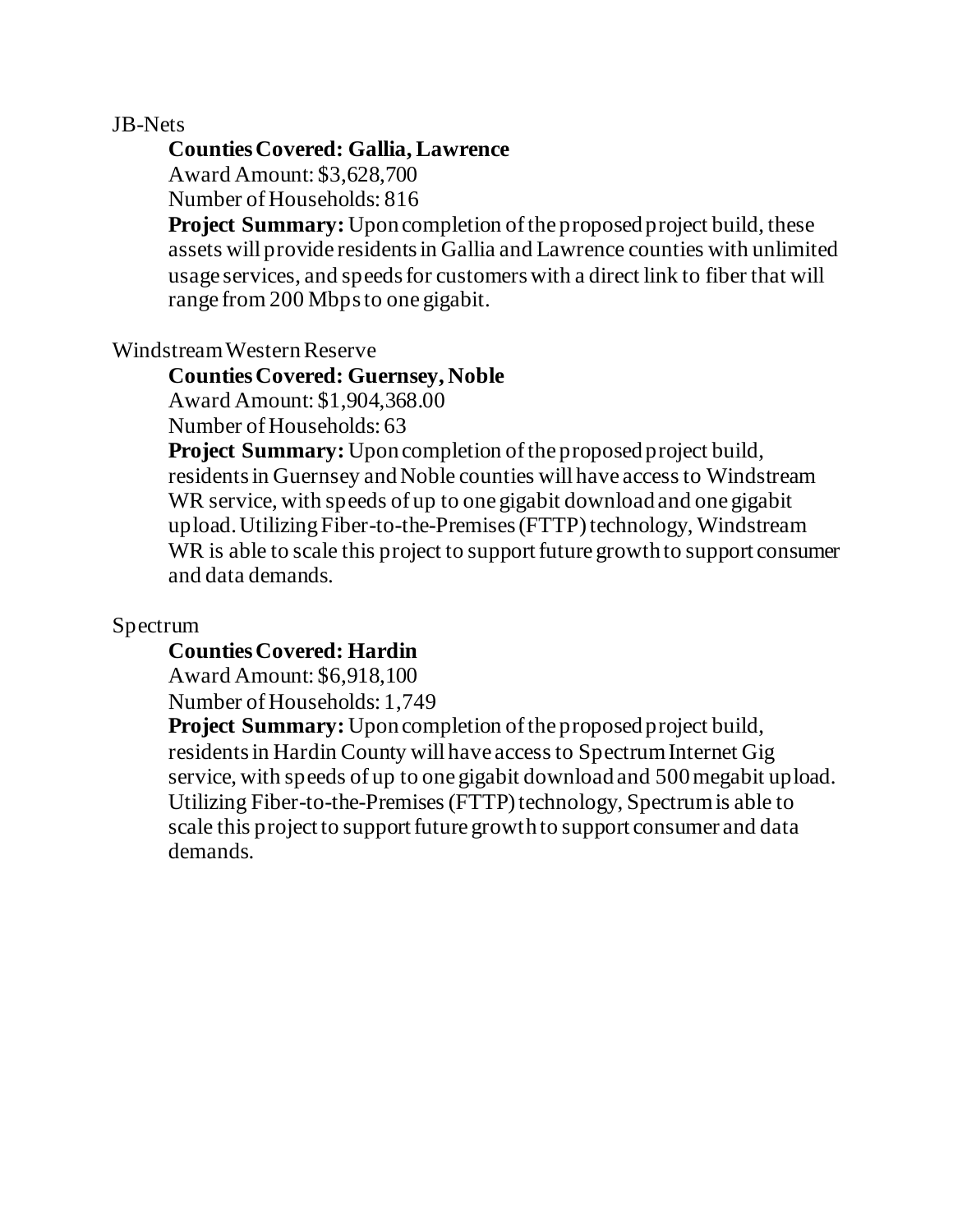## Telephone Services Company

**Counties Covered: Hardin**

Award Amount: \$4,750,000.00

Number of Households: 575

**Project Summary:** Upon completion of the proposed project build, residents in Hardin County will have access to Telephone Service Company (TSC) service, with speeds of up to one gigabit download and one gigabit upload. Utilizing Fiber-to-the-Premises (FTTP) technology, TSC is able to scale this project to support future growth to support consumer and data demands.

# Frontier

# **Counties Covered: Harrison, Jefferson**

Award Amount: \$560,463.00

Number of Households: 94

**Project Summary:** Upon completion of the proposed project build, residents in Harrison and Jefferson countieswill have access to broadband service, with speeds of up to one gigabit download and one gigabit upload. Utilizing Fiber-to-the-Premises (FTTP) technology, Frontier is able to scale this project to support future growth to support consumer and data demands.

# Spectrum

# **Counties Covered: Highland**

Award Amount: \$5,812,813.00 Number of Households: 1,232

**Project Summary:** Upon completion of the proposed project build, residents in Highland County will have access to Spectrum Internet Gig service, with speeds of up to one gigabit download and 500megabit upload. Utilizing Fiber-to-the-Premises (FTTP) technology, Spectrum is able to scale this project to support future growth to support consumer and data demands.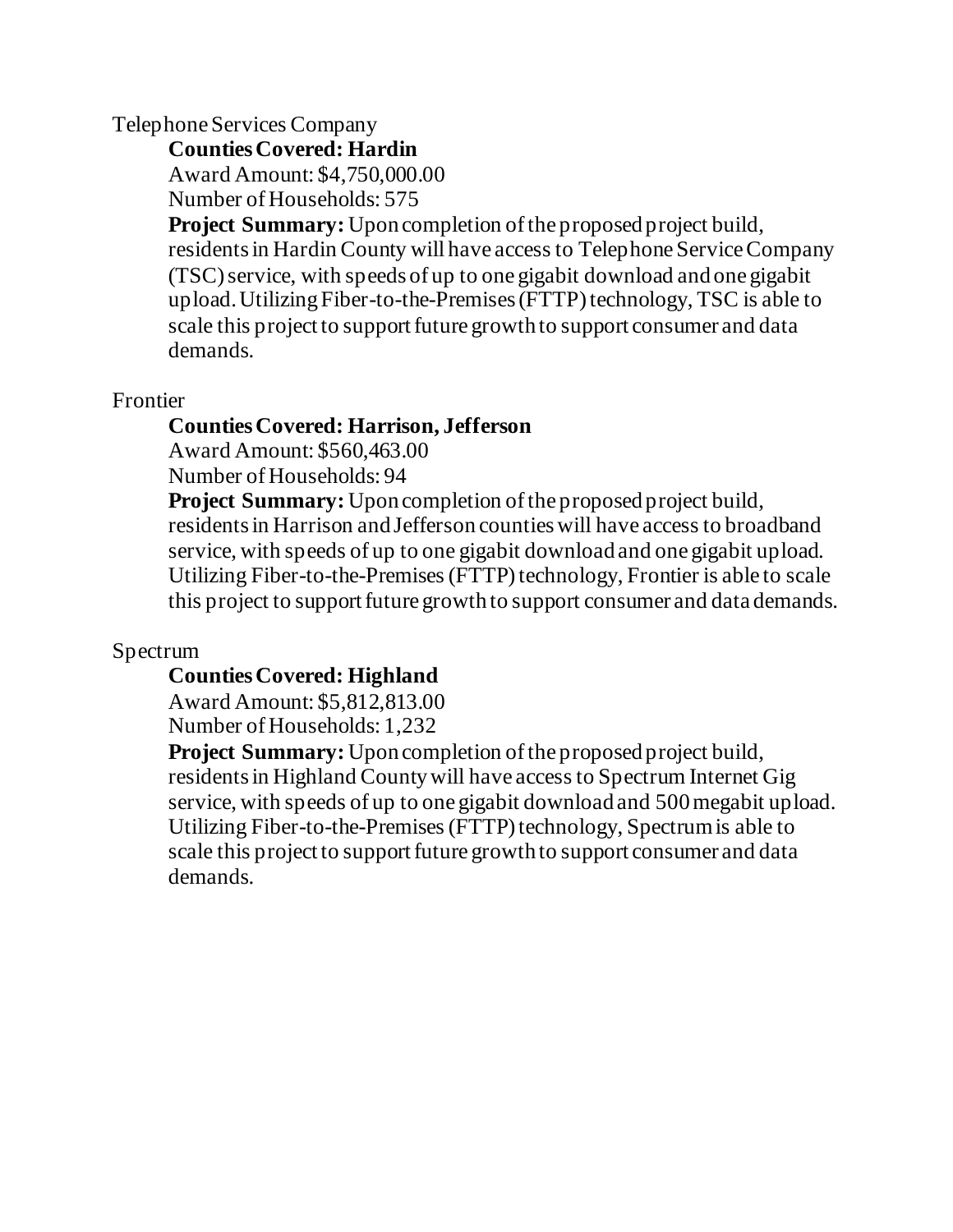## **Counties Covered: Huron**

Award Amount: \$10,435,944.00 Number of Households: 4,619

**Project Summary:** Upon completion of the proposed project build, residents in Huron County will have access to Spectrum Internet Gig service, with speeds of up to one gigabit download and 500megabit upload. Utilizing Fiber-to-the-Premises (FTTP) technology, Spectrum is able to scale this project to support future growth to support consumer and data demands.

## North Coast Wireless

### **Counties Covered: Huron**

Award Amount: \$1,663,250.00

Number of Households: 324

**Project Summary:** Upon completion of the proposed project build, residents in Huron County will have access to broadband service, with speeds of up to one gigabit download and one gigabit upload. Utilizing Fiber-to-the-Premises (FTTP) technology, North CoastWireless is able to scale this project to support future growth to support consumer and data demands.

## Spectrum

### **Counties Covered: Lawrence**

Award Amount: \$1,814,533.00 Number of Households: 792

**Project Summary:** Upon completion of the proposed project build, residents in Lawrence County will have access to Spectrum Internet Gig service, with speeds of up to one gigabit download and 500megabit upload. Utilizing Fiber-to-the-Premises (FTTP) technology, Spectrum is able to scale this project to support future growth to support consumer and data demands.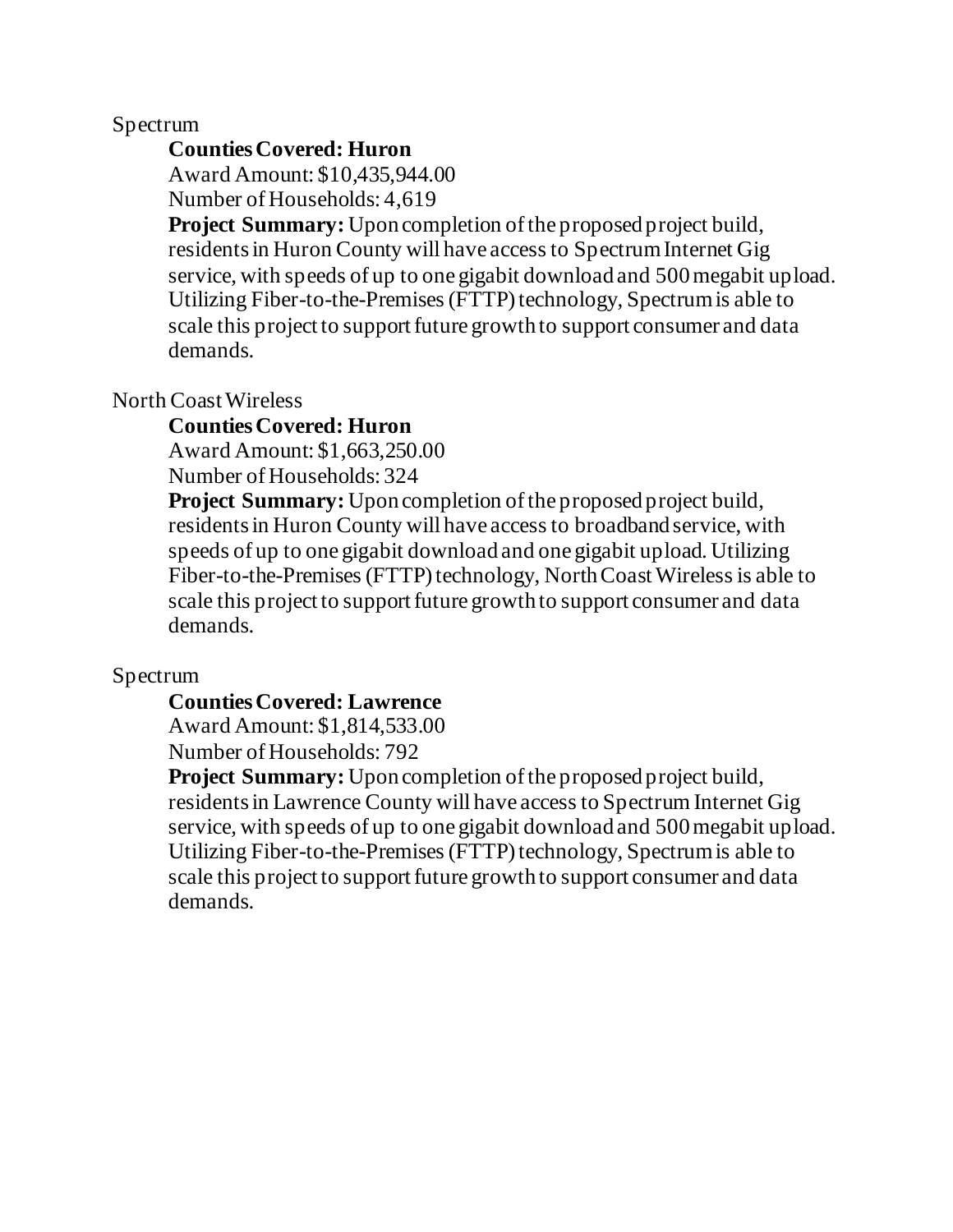### Windstream Ohio

**Counties Covered: Licking**

Award Amount: \$1,339,188.00

Number of Households: 91

**Project Summary:** Upon completion of the proposed project build, residents in Licking County will have access to Windstream Ohio service, with speeds of up to one gigabit download and one gigabit upload. Utilizing Fiber-to-the-Premises (FTTP) technology, Windstream Ohio is able to scale this project to support future growth to support consumer and data demands.

Windstream Western Reserve

**Counties Covered: Licking**

Award Amount: \$1,211,343.50

Number of Households: 47

**Project Summary:** Upon completion of the proposed project build, residents in Licking County will have access to Windstream WR service, with speeds of up to one gigabit download and one gigabit upload. Utilizing Fiber-to-the-Premises (FTTP) technology, Windstream WR is able to scale this project to support future growth to support consumer and data demands.

## Windstream Ohio

# **Counties Covered: Licking, Muskingum**

Award Amount: \$1,013,677.54

Number of Households: 38

**Project Summary:** Upon completion of the proposed project build, residents in Licking and Muskingum counties will have access to Windstream Ohio service, with speeds of up to one gigabit download and one gigabit upload. Utilizing Fiber-to-the-Premises (FTTP) technology, Windstream Ohio is able to scale this project to support future growth to support consumer and data demands.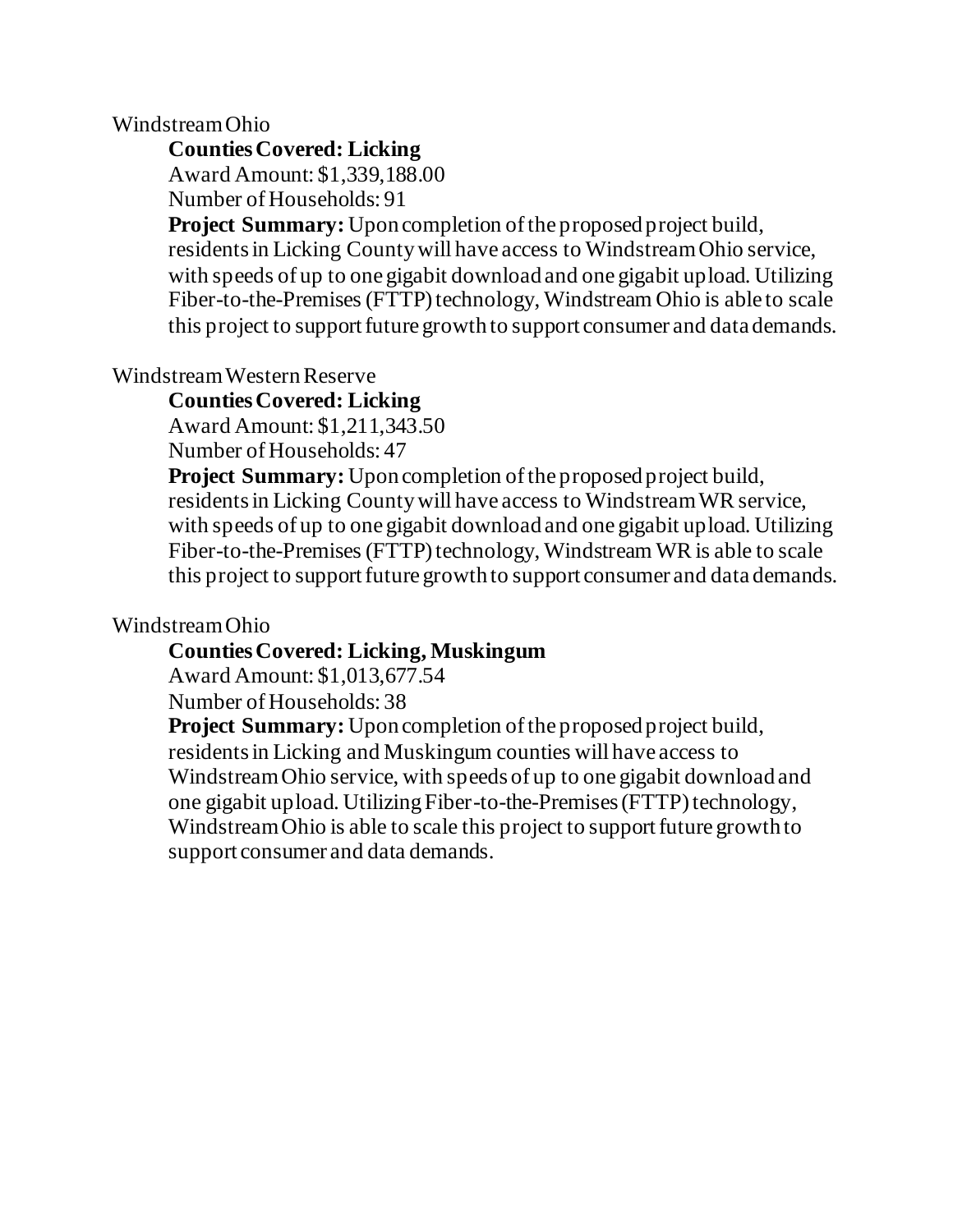# **Counties Covered: Morgan**

Award Amount: \$2,512,760.00 Number of Households: 522

**Project Summary:** Upon completion of the proposed project build, residents in Morgan County will have access to Spectrum Internet Gig service, with speeds of up to one gigabit download and 500megabit upload. Utilizing Fiber-to-the-Premises (FTTP) technology, Spectrum is able to scale this project to support future growth to support consumer and data demands.

# Spectrum

## **Counties Covered: Muskingum**

Award Amount: \$8,433,411.00

Number of Households: 1,798

**Project Summary:** Upon completion of the proposed project build, residents in Muskingum County will have access to Spectrum Internet Gig service, with speeds of up to one gigabit download and 500megabit upload. Utilizing Fiber-to-the-Premises (FTTP) technology, Spectrum is able to scale this project to support future growth to support consumer and data demands.

## Spectrum

## **Counties Covered: Perry**

Award Amount: \$3,526,174.00 Number of Households: 1,093

**Project Summary:** Upon completion of the proposed project build, residents in Perry County will have access to Spectrum Internet Gig service, with speeds of up to one gigabit download and 500 megabit upload. Utilizing Fiber-to-the-Premises (FTTP) technology, Spectrum is able to scale this project to support future growth to support consumer and data demands.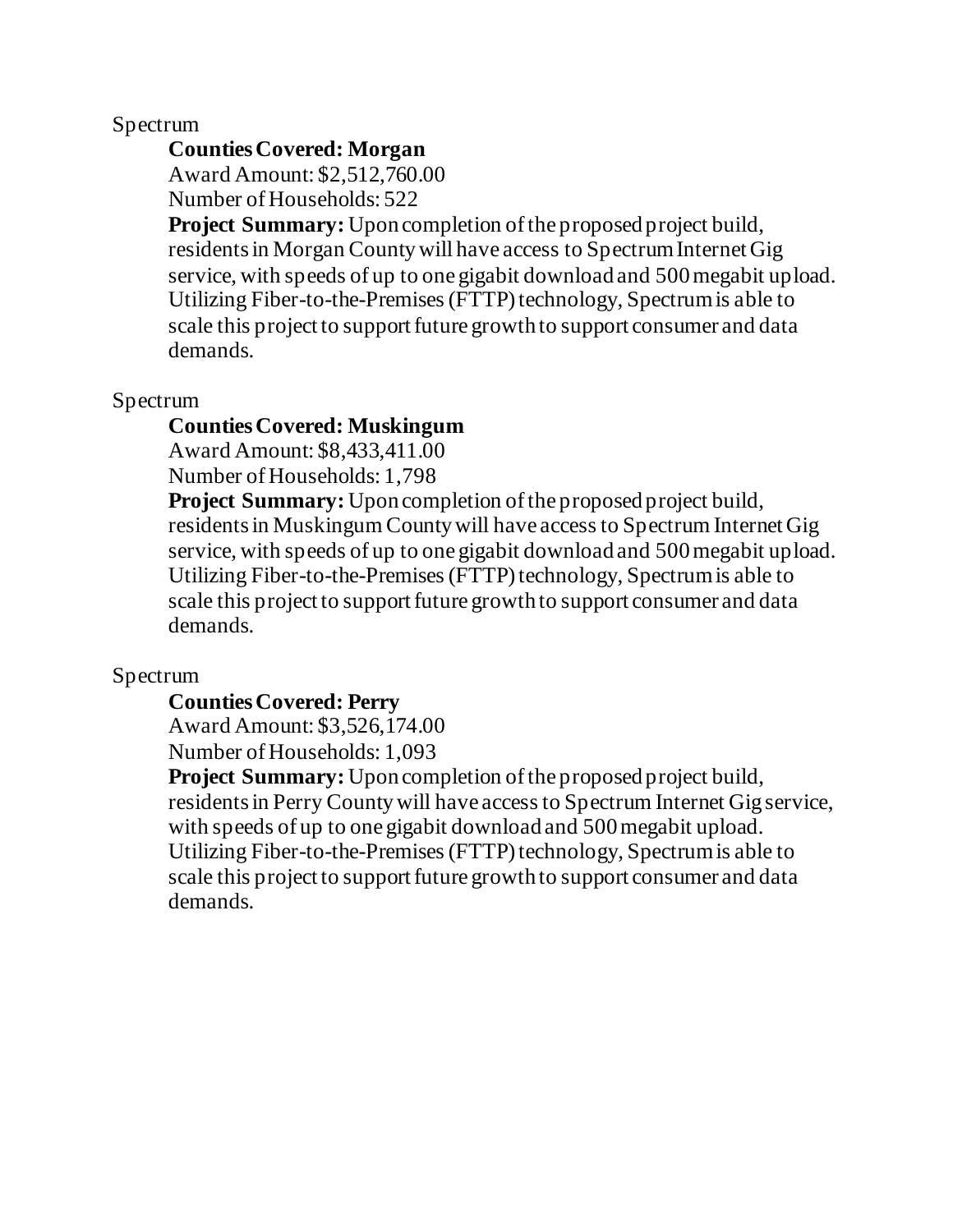# **Counties Covered: Pike**

Award Amount: \$1,555,191.00

Number of Households: 412

**Project Summary:** Upon completion of the proposed project build, residents in Pike County will have access to Spectrum Internet Gig service, with speeds of up to one gigabit download and 500 megabit upload. Utilizing Fiber-to-the-Premises (FTTP) technology, Spectrum is able to scale this project to support future growth to support consumer and data demands.

## Spectrum

## **Counties Covered: Richland**

Award Amount: \$2,182,759.00

Number of Households: 980

**Project Summary:** Upon completion of the proposed project build, residents in Richland County will have access to Spectrum Internet Gig service, with speeds of up to one gigabit download and 500megabit upload. Utilizing Fiber-to-the-Premises (FTTP) technology, Spectrum is able to scale this project to support future growth to support consumer and data demands.

## Spectrum

### **Counties Covered: Trumbull**

Award Amount: \$262,609.00 Number of Households: 67

**Project Summary:** Upon completion of the proposed project build, residents in Trumbull County will have access to Spectrum Internet Gig service, with speeds of up to one gigabit download and 500megabit upload. Utilizing Fiber-to-the-Premises (FTTP) technology, Spectrum is able to scale this project to support future growth to support consumer and data demands.